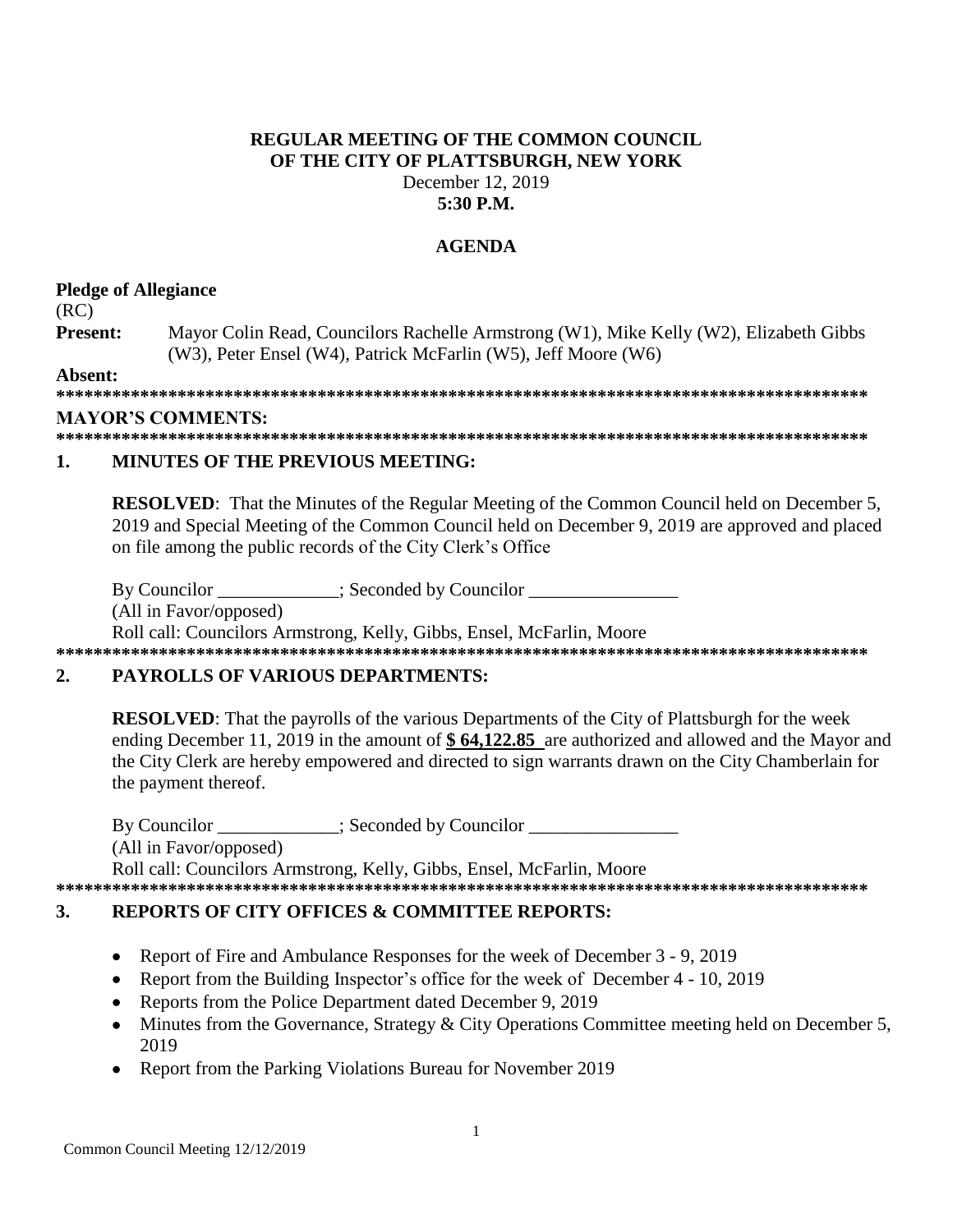# **COUNCILOR/DEPARTMENT CHAIR COMMITTEE REPORTS:**

Governance, Strategy, and City Operations- Chair Councilor Armstrong

City Infrastructure – Chair Councilor Moore

Finance and Budget - Chair Councilor Kelly

**Public Safety - Chair Councilor Gibbs** 

Plattsburgh Public Library – Chair Councilor Ensel

**MLD - MLD Board President Councilor McFarlin** 

**RESOLVED:** That the reports as listed are hereby ordered received and any written reports are placed on file among the public records of the City Clerk's Office.

By Councilor : Seconded by Councilor

(All in Favor/opposed)

Roll call: Councilors Armstrong, Kelly, Gibbs, Ensel, McFarlin, Moore

 $\overline{\mathbf{4}}$ . **CORRESPONDENCE OR RECOMMENDATIONS FROM BOARDS: None** 

#### $\overline{5}$ . **AUDIT OF CLAIMS:**

**RESOLVED:** That the bills Audited by the Common Council for the week ending December 13, 2019 in the amount of \$3,708,731.44 are authorized and allowed and the Mayor and City Clerk are hereby authorized and directed to sign warrants drawn on the City Chamberlain for the payment thereof.

Seconded by Councilor By Councilor

(All in Favor/opposed)

Roll call: Councilors Armstrong, Kelly, Gibbs, Ensel, McFarlin, Moore

#### PERSONS ADDRESSING COUNCIL ON AGENDA ITEMS ONLY: 6.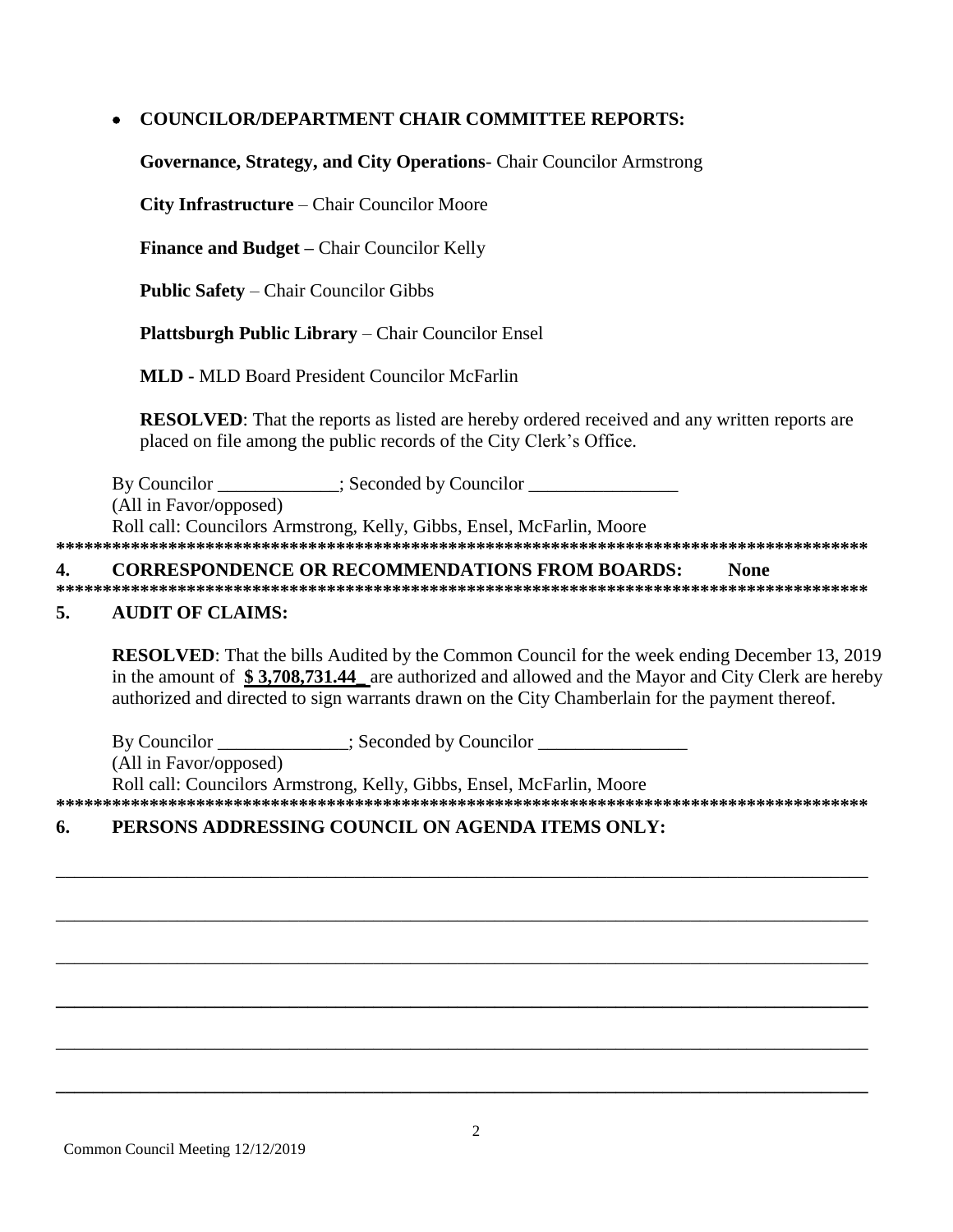#### 

#### $7<sub>1</sub>$ **OTHER ITEMS:**

A. WHEREAS, Upon Review of the Short Environmental Assessment Form dated December 12, 2019 regarding Local Law P-6 of 2019, the Common Council determines this to be an unlisted action, and per Part 2 and 3 of the Short EAF finds there will be no or small impacts to occur and hereby adopts a negative declaration.

By Councilor \_\_\_\_\_\_\_\_\_\_\_; Seconded by Councilor \_\_\_\_\_\_\_\_\_\_\_\_\_\_\_\_\_\_\_\_\_\_\_\_\_\_\_\_\_\_\_\_

Discussion:

Roll call: Councilors Armstrong, Kelly, Gibbs, Ensel, McFarlin, Moore

**ACTION TAKEN:** Adopted Lefeated Withdrawn Tabled

Follow up Action:

**B.** WHEREAS, the Common Council, determined this to be an unlisted action under the NYS Environmental Quality Review Act and adopted a SEQR Negative Declaration.

ADOPTION OF LOCAL LAW P-6 OF 2019: A local law adding Section 144-18 "Rental Permits" to Chapter 144 "Building Code Administration and Enforcement" to the City Code of the City of Plattsburgh.

This Local Law shall take effect immediately upon approval by the Mayor and filing with the New York Secretary of State. The entire text of which has been distributed to and read by the members of the Common Council, is hereby enacted without the reading thereof and a copy of said local law is made part of the minutes of this meeting.

By Councilor : Seconded by Councilor

Discussion:

Roll call: Councilors Armstrong, Kelly, Gibbs, Ensel, McFarlin, Moore

**ACTION TAKEN:** Adopted Defeated Withdrawn Tabled

Follow up Action: 

C. THE MAYOR HANDS DOWN THE REAPPOINTMENT OF JAMES ABDALLAH AS PLANNING BOARD CHAIRMAN TO THE CITY PLANNING BOARD FOR A FIVE YEAR TERM TO BEGIN ON JANUARY 1, 2020 AND EXPIRING DECEMBER 31, 2024.

Roll call: Councilors Armstrong, Kelly, Gibbs, Ensel, McFarlin, Moore

| <b>ACTION TAKEN:</b> Adopted | Defeated | Withdrawn | Tabled |
|------------------------------|----------|-----------|--------|
| Follow up Action:            |          |           |        |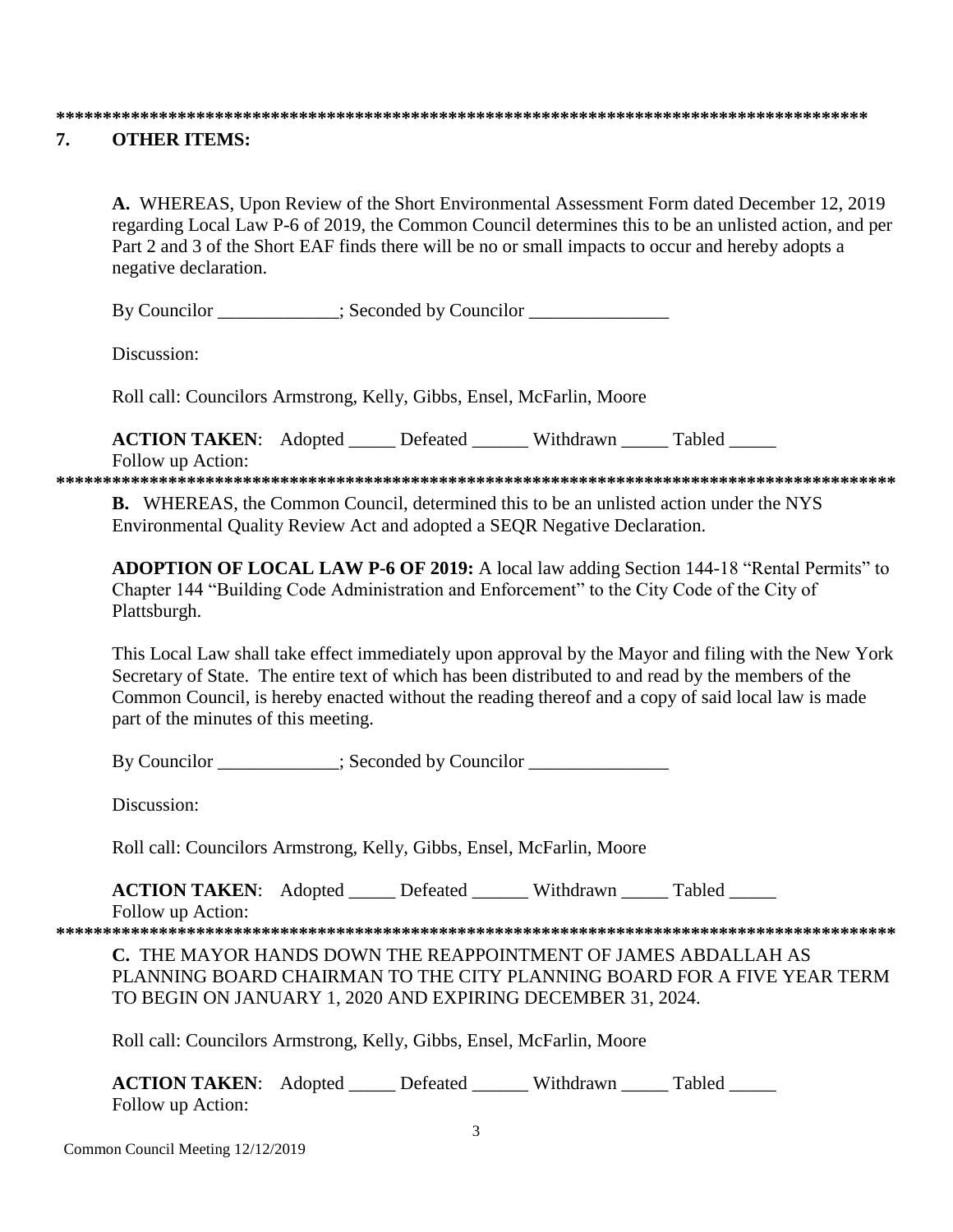| <b>D. RESOLVED:</b> In accordance with the request therefore the Common Council approves that the<br>Mayor is authorized to sign an agreement with MLFLW, LLC and Adirondack Coast Visitors Bureau to<br>host FLW "FLW Bass Fishing League event" on June 20, 2020.                                                                                             |  |  |  |  |  |
|-----------------------------------------------------------------------------------------------------------------------------------------------------------------------------------------------------------------------------------------------------------------------------------------------------------------------------------------------------------------|--|--|--|--|--|
| By Councilor ___________; Seconded by Councilor ________________________________                                                                                                                                                                                                                                                                                |  |  |  |  |  |
| Discussion:                                                                                                                                                                                                                                                                                                                                                     |  |  |  |  |  |
| Roll call: Councilors Armstrong, Kelly, Gibbs, Ensel, McFarlin, Moore                                                                                                                                                                                                                                                                                           |  |  |  |  |  |
| <b>ACTION TAKEN:</b> Adopted _____ Defeated ______ Withdrawn _____ Tabled _____<br>Follow up Action:                                                                                                                                                                                                                                                            |  |  |  |  |  |
| <b>E. RESOLVED:</b> In accordance with the request therefore the Common Council approves that the<br>Mayor is authorized to sign an agreement with MLFLW, LLC and Adirondack Coast Visitors Bureau to<br>host FLW "FLW Series qualifying event" on July 9 -11, 2020.                                                                                            |  |  |  |  |  |
| By Councilor ___________; Seconded by Councilor ________________________________                                                                                                                                                                                                                                                                                |  |  |  |  |  |
| Discussion:                                                                                                                                                                                                                                                                                                                                                     |  |  |  |  |  |
| Roll call: Councilors Armstrong, Kelly, Gibbs, Ensel, McFarlin, Moore                                                                                                                                                                                                                                                                                           |  |  |  |  |  |
| ACTION TAKEN: Adopted _____ Defeated ______ Withdrawn _____ Tabled _____<br>Follow up Action:                                                                                                                                                                                                                                                                   |  |  |  |  |  |
| <b>F. RESOLVED:</b> In accordance with the request therefore the Common Council approves the City<br>Chamberlain to increase capital project H5110.65, 2018 Arnie Pavone Memorial Parking Plaza, by<br>\$384,650 for the management and cost of the demolition of the building and for further development of<br>the property into a parking plaza during 2020. |  |  |  |  |  |
| By Councilor __________; Seconded by Councilor _____________                                                                                                                                                                                                                                                                                                    |  |  |  |  |  |
| Discussion:                                                                                                                                                                                                                                                                                                                                                     |  |  |  |  |  |
| Roll call: Councilors Armstrong, Kelly, Gibbs, Ensel, McFarlin, Moore                                                                                                                                                                                                                                                                                           |  |  |  |  |  |
| <b>ACTION TAKEN:</b> Adopted _____ Defeated ______ Withdrawn _____ Tabled _____<br>Follow up Action:                                                                                                                                                                                                                                                            |  |  |  |  |  |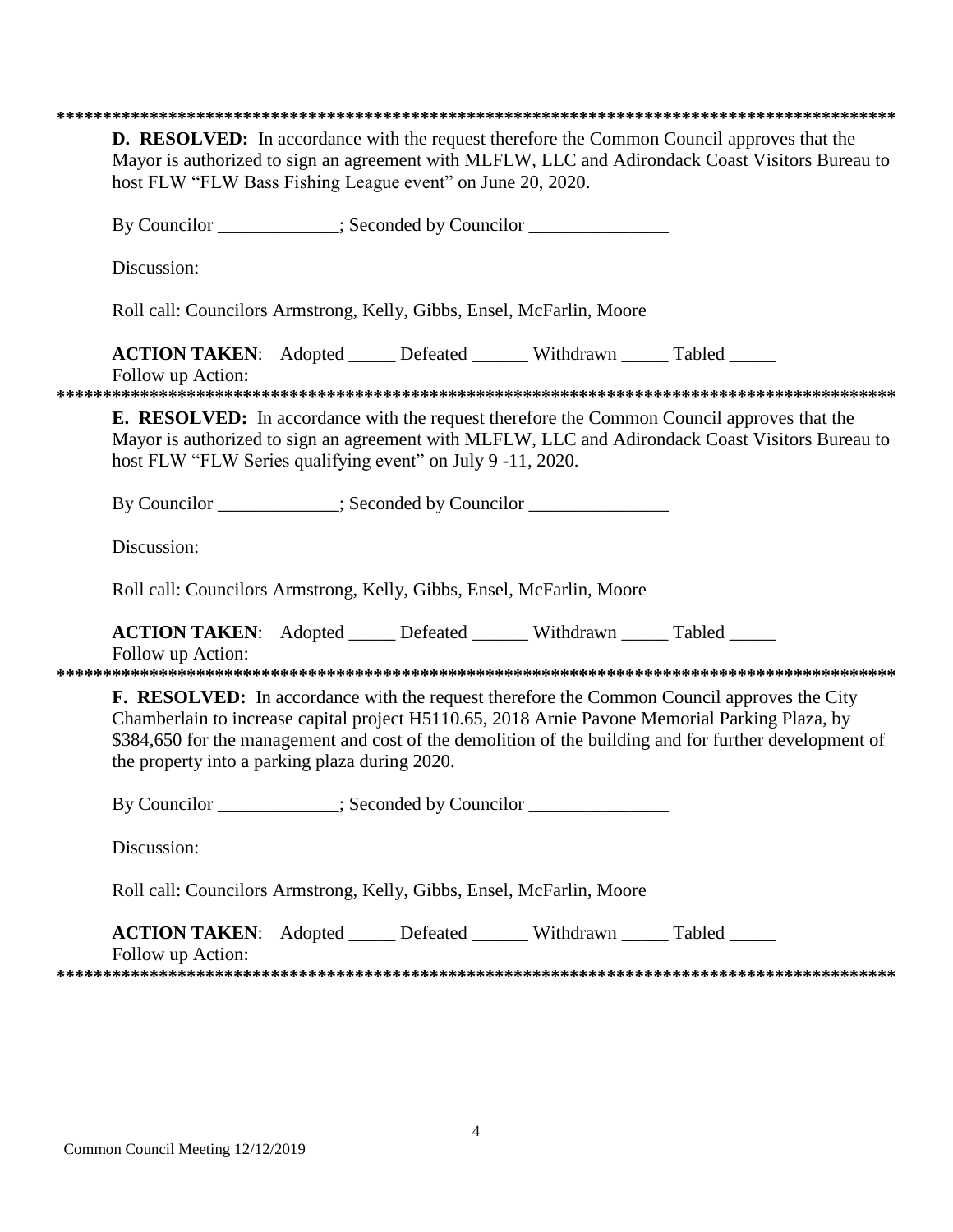G. RESOLVED: In accordance with the request therefore the Common Council approves the City Chamberlain to adjust the 2019 General Fund Budget by \$14,500 equally in estimated revenues and appropriations for Insurance Proceeds and Police Motor Vehicles, respectively, for the reimbursement of the total loss of vehicle #302 by the City's insurance carrier and the purchase of a similar used vehicle to replace it.

| By Councilor ___________; Seconded by Councilor _______________                                                                                                                                                                                                                                                                                                                                                                          |
|------------------------------------------------------------------------------------------------------------------------------------------------------------------------------------------------------------------------------------------------------------------------------------------------------------------------------------------------------------------------------------------------------------------------------------------|
| Discussion:                                                                                                                                                                                                                                                                                                                                                                                                                              |
| Roll call: Councilors Armstrong, Kelly, Gibbs, Ensel, McFarlin, Moore                                                                                                                                                                                                                                                                                                                                                                    |
| <b>ACTION TAKEN:</b> Adopted ______ Defeated _______ Withdrawn ______ Tabled ______<br>Follow up Action:                                                                                                                                                                                                                                                                                                                                 |
| <b>H. RESOLVED:</b> In accordance with the request therefore the Common Council approves that the<br>Mayor is authorized to sign a Medical Director Services Agreement between Champlain Valley<br>Physicians Hospital Medical Center (CVPH) and the City of Plattsburgh to obtain the services of a<br>Medical Director for the City of Plattsburgh's Emergency Medical Service.                                                        |
| By Councilor ____________; Seconded by Councilor _______________________________                                                                                                                                                                                                                                                                                                                                                         |
| Discussion:                                                                                                                                                                                                                                                                                                                                                                                                                              |
| Roll call: Councilors Armstrong, Kelly, Gibbs, Ensel, McFarlin, Moore                                                                                                                                                                                                                                                                                                                                                                    |
| <b>ACTION TAKEN:</b> Adopted _____ Defeated ______ Withdrawn _____ Tabled _____<br>Follow up Action:                                                                                                                                                                                                                                                                                                                                     |
| <b>I. RESOLVED:</b> In accordance with the request therefore the Common Council approves the following<br>$\mathbf{1}$ at $\mathbf{1}$ $\mathbf{2}$ $\mathbf{3}$ $\mathbf{3}$ $\mathbf{4}$ $\mathbf{3}$ $\mathbf{4}$ $\mathbf{3}$ $\mathbf{4}$ $\mathbf{5}$ $\mathbf{6}$ $\mathbf{6}$ $\mathbf{7}$ $\mathbf{8}$ $\mathbf{8}$ $\mathbf{9}$ $\mathbf{1}$ $\mathbf{1}$ $\mathbf{3}$ $\mathbf{5}$ $\mathbf{8}$ $\mathbf{1}$ $\mathbf{1}$ $\$ |

rate structure be implemented as of January 1, 2020 for all City Recreation Center fees (see next page):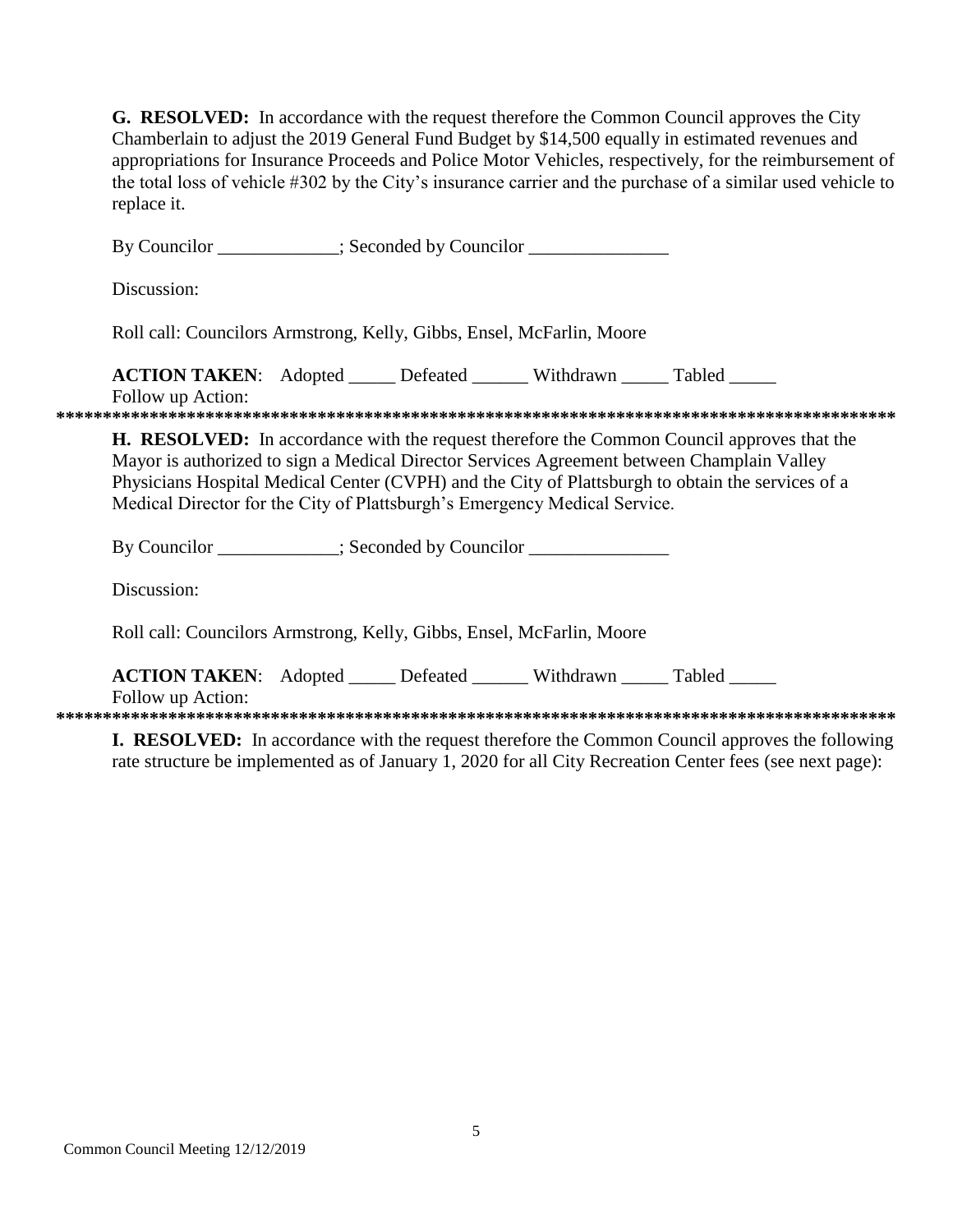| <b>PROPOSED 2020 CITY GYM RATES</b>                                             |    |                               |    |                                |  |  |
|---------------------------------------------------------------------------------|----|-------------------------------|----|--------------------------------|--|--|
| <b>DESCRIPTION</b>                                                              |    | <b>CURRENT</b><br><b>RATE</b> |    | <b>PROPOSED</b><br><b>RATE</b> |  |  |
| Monthly Membership* - Running Track Only                                        |    |                               |    |                                |  |  |
| Non-City Resident                                                               | \$ | 5.00                          | S  | 21.00                          |  |  |
| City Resident                                                                   | \$ | 3.75                          | \$ | 12.00                          |  |  |
| Non-City Resident (55 Years and Older)                                          | \$ | 3.75                          | \$ | 15.00                          |  |  |
| City Resident (55 Years and Older)                                              | Ś. |                               | \$ | 10.00                          |  |  |
| Monthly Membership* - Courts and Running Track                                  |    |                               |    |                                |  |  |
| Non-City Resident                                                               | \$ | 20.00                         | \$ | 30.00                          |  |  |
| City Resident                                                                   | \$ | 15.00                         | \$ | 25.00                          |  |  |
| Non-City Resident (55 Years and Older)                                          | \$ | 12.00                         | \$ | 25.00                          |  |  |
| City Resident (55 Years and Older)                                              | \$ | 10.00                         | \$ | 20.00                          |  |  |
| Monthly Membership* - Full Access                                               |    |                               |    |                                |  |  |
| Non-City Resident                                                               | \$ | 35.00                         | \$ | 49.00                          |  |  |
| City Resident                                                                   | \$ | 29.00                         | \$ | 39.00                          |  |  |
| Add-on                                                                          | \$ | 10.00                         | \$ | 25.00                          |  |  |
| City Employee                                                                   | \$ |                               | \$ | 10.00                          |  |  |
| U.S. Military Veterans                                                          |    |                               | \$ |                                |  |  |
| Day Passes                                                                      |    |                               |    |                                |  |  |
| Day Pass                                                                        | \$ | 5.00                          | \$ | 10.00                          |  |  |
| Day Pass (55 Years and Older: Pickelball)                                       | \$ | 2.00                          | \$ | 5.00                           |  |  |
| Room Rentals (all rental rates are per hour)                                    |    |                               |    |                                |  |  |
| Rental - 1/2 Court                                                              | \$ | 25.00                         | \$ | 45.00                          |  |  |
| Rental - Full Court                                                             | \$ | 45.00                         | \$ | 85.00                          |  |  |
| Rental - Community Room                                                         | \$ | 25.00                         | \$ | 45.00                          |  |  |
| Rental - Group Ex Room                                                          | Ś. | 25.00                         | \$ | 35.00                          |  |  |
| Miscellaneous                                                                   |    |                               |    |                                |  |  |
| Monthly Locker Rental                                                           | \$ | 4.00                          | \$ | 10.00                          |  |  |
| Birthday Parties                                                                | \$ | 90.00                         | \$ | 100.00                         |  |  |
|                                                                                 |    |                               |    |                                |  |  |
| *A 5% discount to the cost of 12 monthly memberships will be offered to members |    |                               |    |                                |  |  |
| who purchase a full year of membership up front.                                |    |                               |    |                                |  |  |

By Councilor \_\_\_\_\_\_\_\_\_\_; Seconded by Councilor \_\_\_\_\_\_\_\_\_\_\_\_\_\_\_\_\_\_\_\_\_\_\_\_\_\_\_\_\_\_\_\_\_

Discussion:

Roll call: Councilors Armstrong, Kelly, Gibbs, Ensel, McFarlin, Moore

ACTION TAKEN: Adopted \_\_\_\_\_ Defeated \_\_\_\_\_\_ Withdrawn \_\_\_\_\_ Tabled \_\_\_\_\_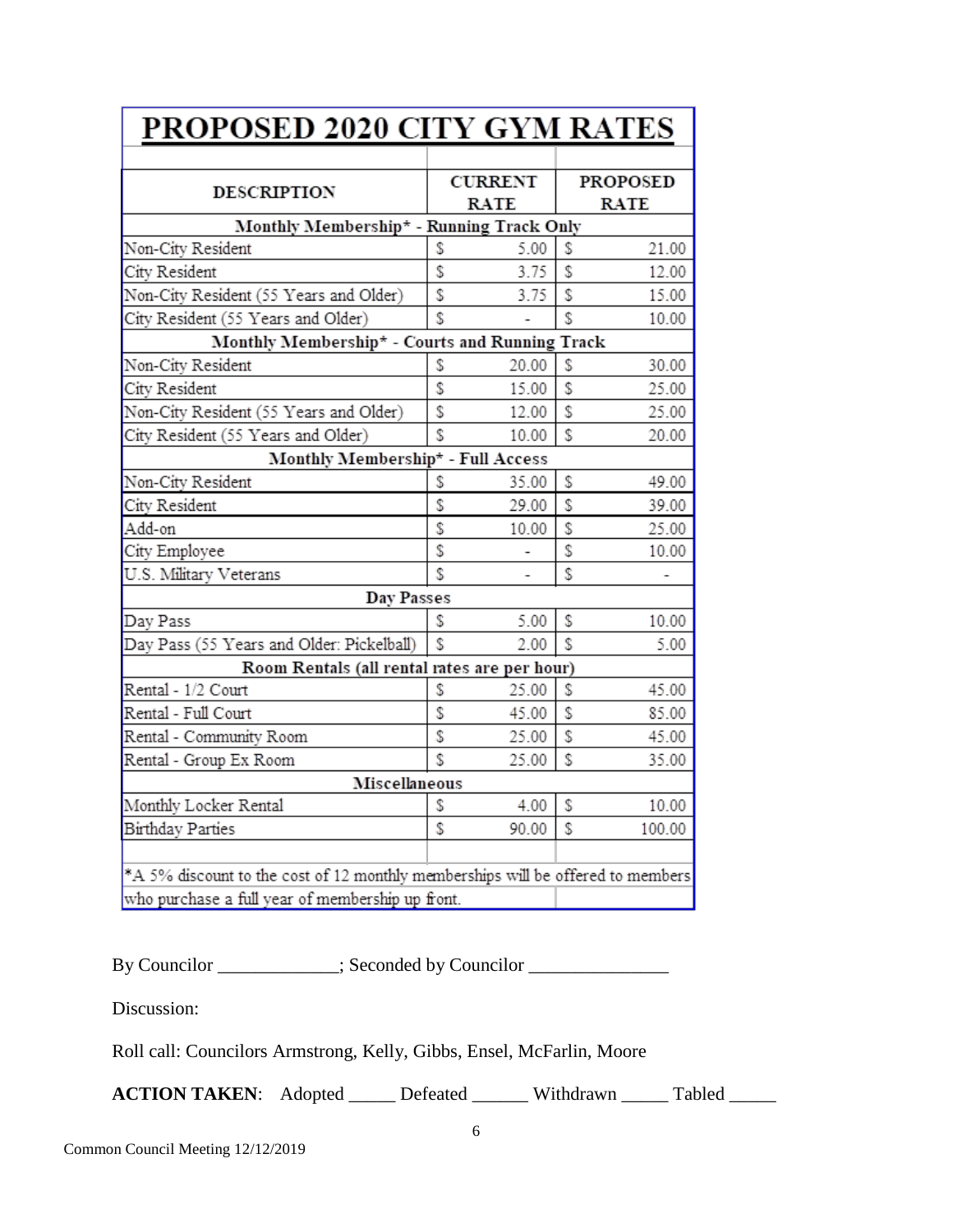$F_0$ llow un Action

| FOIIOW up Action:                                                                                                                                                                                                                                                                                                                             |  |  |  |  |
|-----------------------------------------------------------------------------------------------------------------------------------------------------------------------------------------------------------------------------------------------------------------------------------------------------------------------------------------------|--|--|--|--|
| <b>J. RESOLVED:</b> In accordance with the request therefore the Common Council approves the City<br>Chamberlain to adopt a budget resolution establishing the 2020 Capital Expenditure Plan for spending<br>for the years 2020 through 2024 per the attached budget resolution and the 2020 through 2024 capital<br>expenditure plan detail. |  |  |  |  |
| By Councilor ___________; Seconded by Councilor ______________                                                                                                                                                                                                                                                                                |  |  |  |  |
| Discussion:                                                                                                                                                                                                                                                                                                                                   |  |  |  |  |
| Roll call: Councilors Armstrong, Kelly, Gibbs, Ensel, McFarlin, Moore                                                                                                                                                                                                                                                                         |  |  |  |  |
| <b>ACTION TAKEN:</b> Adopted _____ Defeated ______ Withdrawn _____ Tabled _____<br>Follow up Action:                                                                                                                                                                                                                                          |  |  |  |  |
| <b>K. RESOLVED:</b> In accordance with the request therefore the Common Council approves<br>Environmental Manager Jon Ruff to solicit bids for "WRRF Dewatering and Primary Clarifier Upgrades<br>Project." Funding is anticipated to be from WIIA and DOS grants, WIIA loans and the Sewer Reserve as<br>necessary.                          |  |  |  |  |
| By Councilor __________; Seconded by Councilor ______________                                                                                                                                                                                                                                                                                 |  |  |  |  |
| Discussion:                                                                                                                                                                                                                                                                                                                                   |  |  |  |  |
| Roll call: Councilors Armstrong, Kelly, Gibbs, Ensel, McFarlin, Moore                                                                                                                                                                                                                                                                         |  |  |  |  |
| <b>ACTION TAKEN:</b> Adopted _____ Defeated ______ Withdrawn _____ Tabled _____<br>Follow up Action:                                                                                                                                                                                                                                          |  |  |  |  |
| <b>L. RESOLVED:</b> In accordance with the request therefore the Common Council approves<br>the City Chamberlain to transfer \$35,000.00 of appropriations from Fire Separation Pay to Fire Capital<br>Outlay for the purchase of a new defibrillator. The transfer will not increase the 2019 General Fund<br>Budget.                        |  |  |  |  |
| By Councilor ___________; Seconded by Councilor _______________                                                                                                                                                                                                                                                                               |  |  |  |  |
| Discussion:                                                                                                                                                                                                                                                                                                                                   |  |  |  |  |
| Roll call: Councilors Armstrong, Kelly, Gibbs, Ensel, McFarlin, Moore                                                                                                                                                                                                                                                                         |  |  |  |  |
| <b>ACTION TAKEN:</b> Adopted _____ Defeated ______ Withdrawn _____ Tabled _____<br>Follow up Action:                                                                                                                                                                                                                                          |  |  |  |  |
| M. RESOLVED: In accordance with the request therefore the Common Council agrees to and<br>authorizes executing the December 4, 2019 CDM Smith Amendment 1 – Final Design Engineering<br>Service Proposal.                                                                                                                                     |  |  |  |  |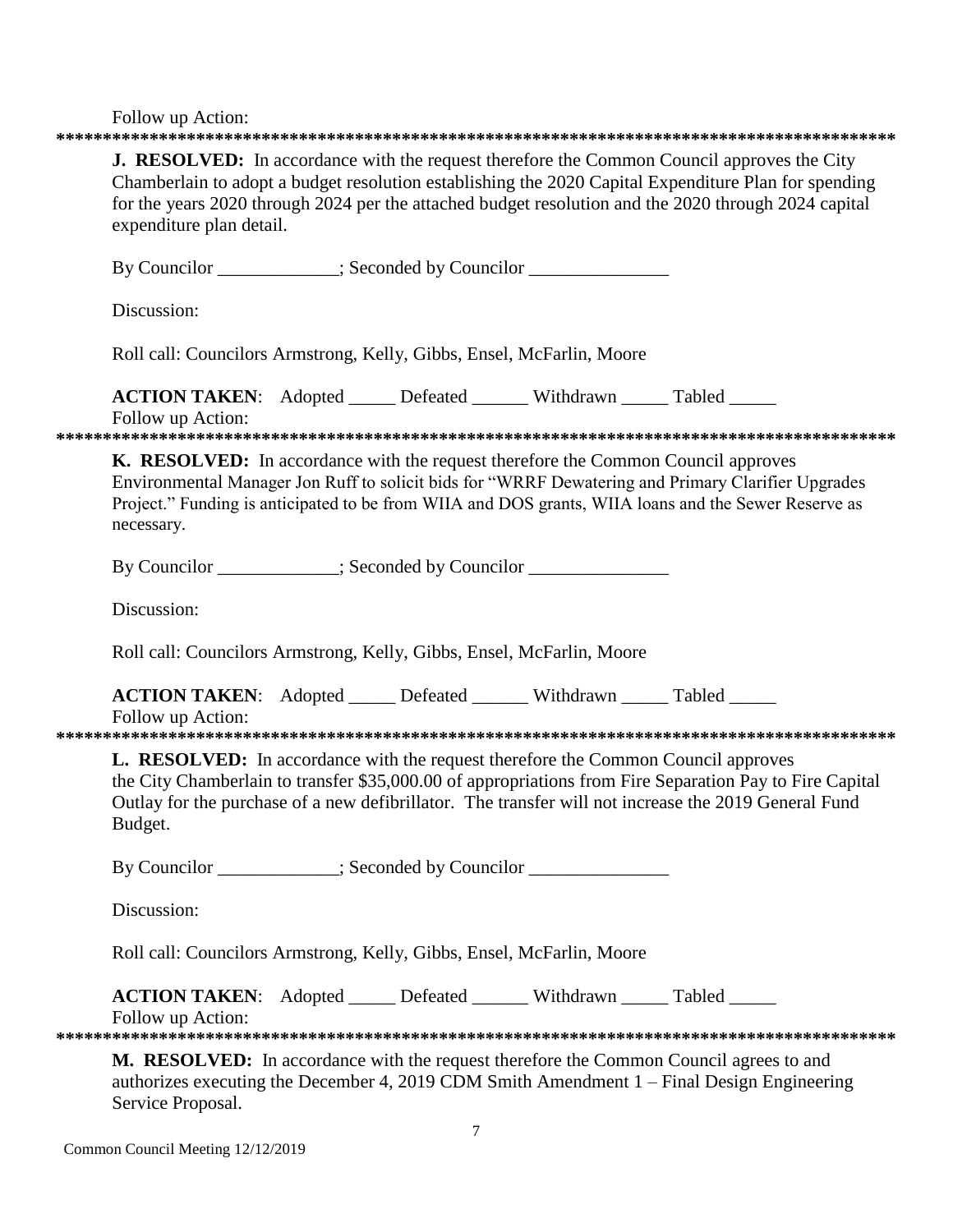By Councilor \_\_\_\_\_\_\_\_\_\_\_\_; Seconded by Councilor

Discussion:

Roll call: Councilors Armstrong, Kelly, Gibbs, Ensel, McFarlin, Moore

**ACTION TAKEN:** Adopted Defeated Withdrawn Tabled

Follow up Action:

**\*\*\*\*\*\*\*\*\*\*\*\*\*\*\*\*\*\*\*\*\*\*\*\*\*\*\*\*\*\*\*\*\*\*\*\*\*\*\*\*\*\*\*\*\*\*\*\*\*\*\*\*\*\*\*\*\*\*\*\*\*\*\*\*\*\*\*\*\*\*\*\*\*\*\*\*\*\*\*\*\*\*\*\*\*\*\*\*\*\***

**N.** WHEREAS, the City of Plattsburgh is committed to securing funding to explore a regional recreation center based in the City; and

WHEREAS, the YMCA has approached the City seeking a \$5,000 contribution to fund an approximately \$30,000 study to explore a regional recreation center; and

WHEREAS, a viable public recreation center has a legitimate public purpose, which benefits the City residents and taxpayers;

NOW THEREFORE IT IS HEREBY RESOLVED, the City commits to making a \$5,000 contribution in support of this requested study, subject to a contribution agreement approved by the Corporation Counsel and signed by the Mayor, which agreement shall include terms that the City's contribution is only payable upon confirmation that the study is otherwise fully funded and further that the study shall include properties located within the City. The City's prospective contribution shall be paid from the Recreation fund.

By Councilor \_\_\_\_\_\_\_\_\_\_; Seconded by Councilor \_\_\_\_\_\_\_\_\_\_\_\_\_\_\_\_\_\_\_\_\_\_\_\_\_\_\_\_\_\_\_\_\_

Discussion:

Roll call: Councilors Armstrong, Kelly, Gibbs, Ensel, McFarlin, Moore

**ACTION TAKEN:** Adopted Defeated Withdrawn Tabled

Follow up Action:

**\*\*\*\*\*\*\*\*\*\*\*\*\*\*\*\*\*\*\*\*\*\*\*\*\*\*\*\*\*\*\*\*\*\*\*\*\*\*\*\*\*\*\*\*\*\*\*\*\*\*\*\*\*\*\*\*\*\*\*\*\*\*\*\*\*\*\*\*\*\*\*\*\*\*\*\*\*\*\*\*\*\*\*\*\*\*\*\*\*\***

## **8. TRAVEL REQUEST:**

**A. RESOLVED:** In accordance with the request therefore the Common Council approves one Police Department employee to attend "FBI Hostage Negotiation School" from December 16-20, 2019 in Oriskany, NY. The total cost will not exceed \$346.25, as training and hotel expenses will be paid for by Homeland Security and Emergency Services, and will be expensed out of the Asset Forfeiture Fund.

By Councilor \_\_\_\_\_\_\_\_\_\_; Seconded by Councilor \_\_\_\_\_\_\_\_\_\_\_\_\_\_\_\_\_\_\_\_\_\_\_\_\_\_\_\_\_\_\_\_\_

Roll call: Councilors Armstrong, Kelly, Gibbs, Ensel, McFarlin, Moore

**ACTION TAKEN:** Adopted \_\_\_\_\_ Defeated \_\_\_\_\_\_ Withdrawn \_\_\_\_\_ Tabled \_\_\_\_\_